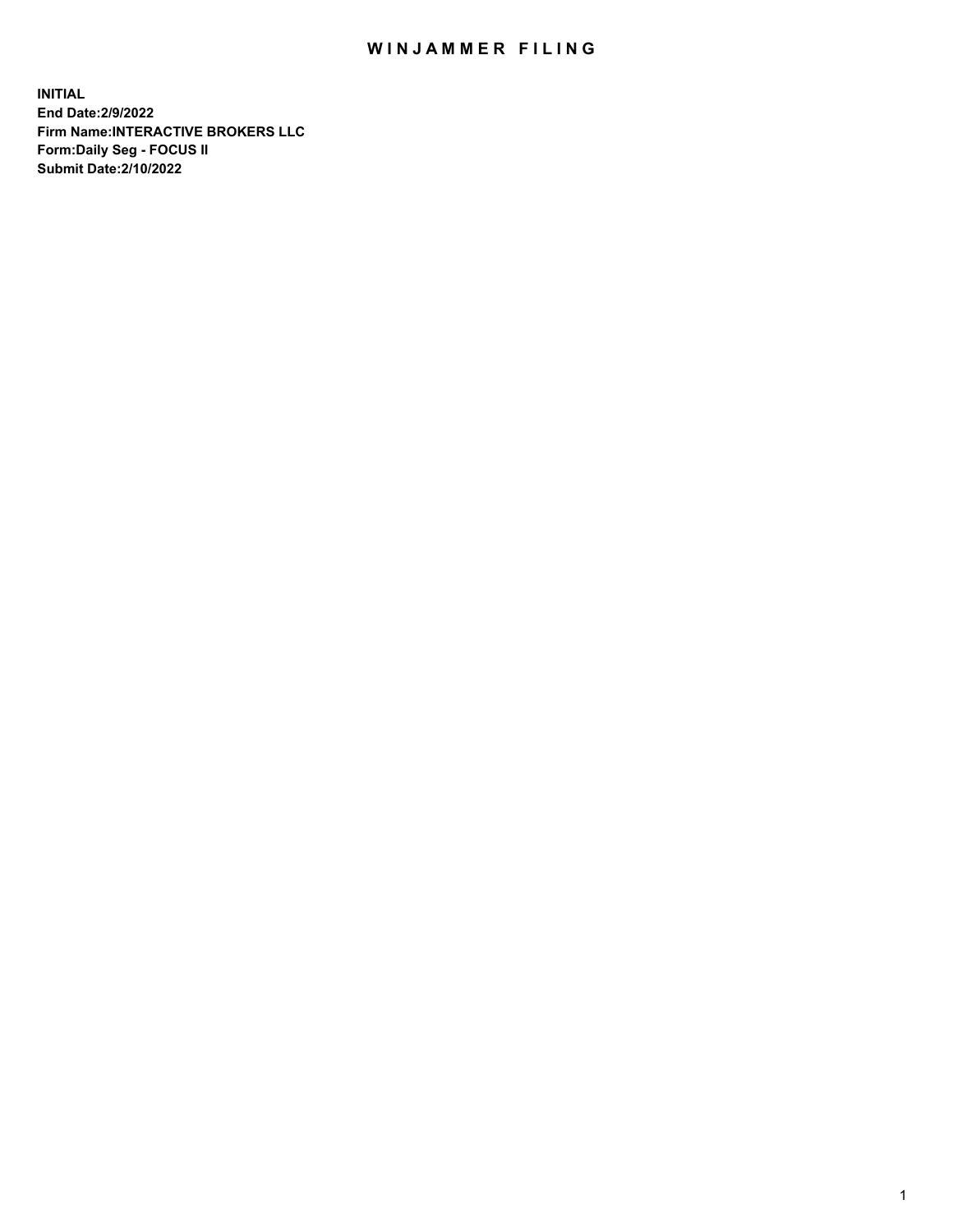**INITIAL End Date:2/9/2022 Firm Name:INTERACTIVE BROKERS LLC Form:Daily Seg - FOCUS II Submit Date:2/10/2022 Daily Segregation - Cover Page**

| Name of Company                                                                                                                                                                                                                                                                                                                | <b>INTERACTIVE BROKERS LLC</b>                                                     |
|--------------------------------------------------------------------------------------------------------------------------------------------------------------------------------------------------------------------------------------------------------------------------------------------------------------------------------|------------------------------------------------------------------------------------|
| <b>Contact Name</b>                                                                                                                                                                                                                                                                                                            | James Menicucci                                                                    |
| <b>Contact Phone Number</b>                                                                                                                                                                                                                                                                                                    | 203-618-8085                                                                       |
| <b>Contact Email Address</b>                                                                                                                                                                                                                                                                                                   | jmenicucci@interactivebrokers.c<br>om                                              |
| FCM's Customer Segregated Funds Residual Interest Target (choose one):<br>a. Minimum dollar amount: ; or<br>b. Minimum percentage of customer segregated funds required:% ; or<br>c. Dollar amount range between: and; or<br>d. Percentage range of customer segregated funds required between:% and%.                         | $\overline{\mathbf{0}}$<br>$\pmb{0}$<br>155,000,000 245,000,000<br>0 <sub>0</sub>  |
| FCM's Customer Secured Amount Funds Residual Interest Target (choose one):<br>a. Minimum dollar amount: ; or<br>b. Minimum percentage of customer secured funds required:% ; or<br>c. Dollar amount range between: and; or<br>d. Percentage range of customer secured funds required between:% and%.                           | $\overline{\mathbf{0}}$<br>$\overline{\mathbf{0}}$<br>80,000,000 120,000,000<br>00 |
| FCM's Cleared Swaps Customer Collateral Residual Interest Target (choose one):<br>a. Minimum dollar amount: ; or<br>b. Minimum percentage of cleared swaps customer collateral required:% ; or<br>c. Dollar amount range between: and; or<br>d. Percentage range of cleared swaps customer collateral required between:% and%. | $\frac{0}{0}$<br>0 <sub>0</sub><br>0 <sub>0</sub>                                  |

Attach supporting documents CH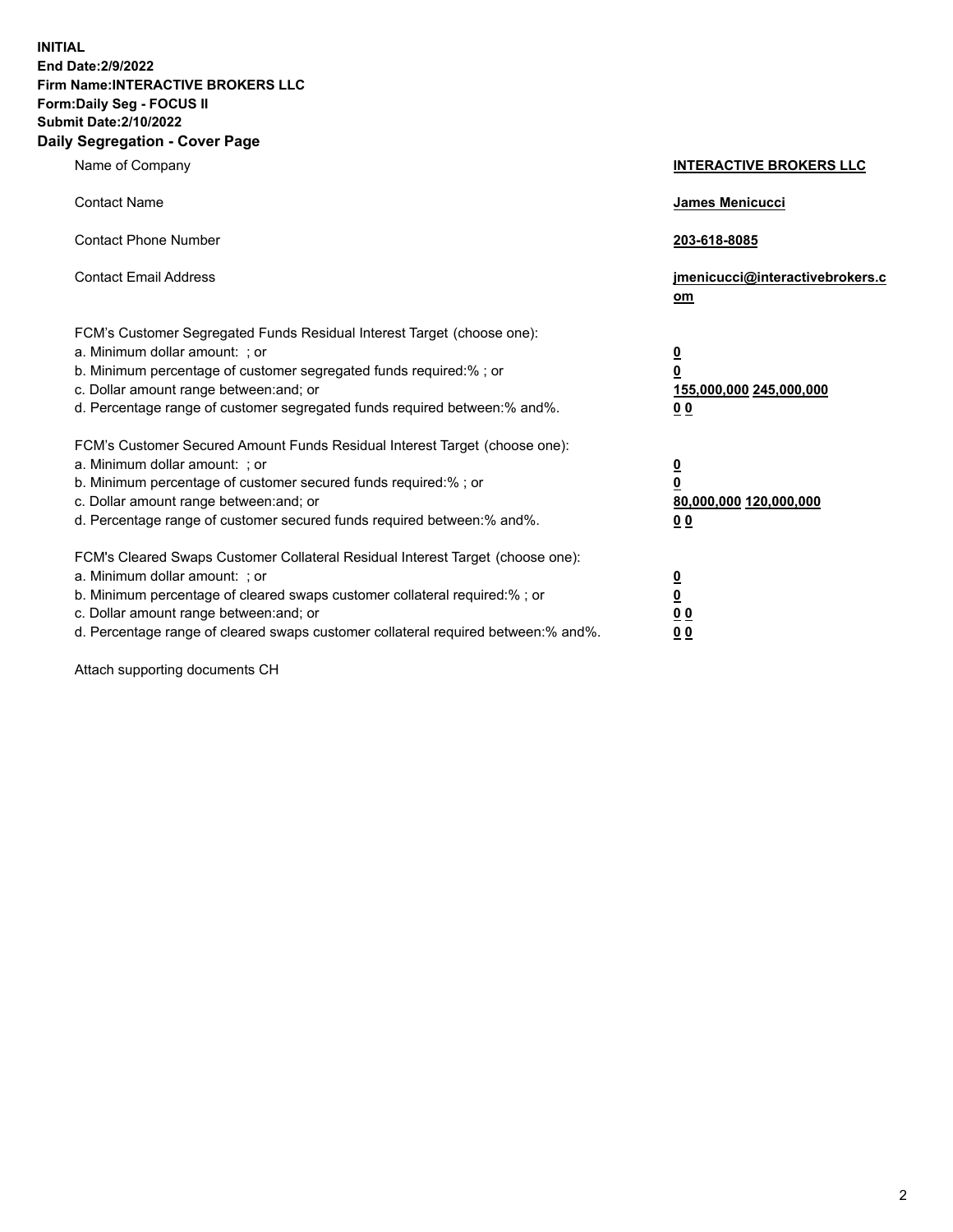**INITIAL End Date:2/9/2022 Firm Name:INTERACTIVE BROKERS LLC Form:Daily Seg - FOCUS II Submit Date:2/10/2022 Daily Segregation - Secured Amounts**

|     | Dany Oogrogaach - Occarea Amounte                                                                          |                                                |
|-----|------------------------------------------------------------------------------------------------------------|------------------------------------------------|
|     | Foreign Futures and Foreign Options Secured Amounts                                                        |                                                |
|     | Amount required to be set aside pursuant to law, rule or regulation of a foreign                           | $0$ [7305]                                     |
|     | government or a rule of a self-regulatory organization authorized thereunder                               |                                                |
| 1.  | Net ledger balance - Foreign Futures and Foreign Option Trading - All Customers                            |                                                |
|     | A. Cash                                                                                                    | 413,362,529 [7315]                             |
|     | B. Securities (at market)                                                                                  | $0$ [7317]                                     |
| 2.  | Net unrealized profit (loss) in open futures contracts traded on a foreign board of trade                  | 86,976,671 [7325]                              |
| 3.  | Exchange traded options                                                                                    |                                                |
|     | a. Market value of open option contracts purchased on a foreign board of trade                             | 127,019 [7335]                                 |
|     | b. Market value of open contracts granted (sold) on a foreign board of trade                               | $-6,678$ [7337]                                |
| 4.  | Net equity (deficit) (add lines 1. 2. and 3.)                                                              | 500,459,541 [7345]                             |
| 5.  | Account liquidating to a deficit and account with a debit balances - gross amount                          | 4,360 [7351]                                   |
|     | Less: amount offset by customer owned securities                                                           | 0 [7352] 4,360 [7354]                          |
| 6.  | Amount required to be set aside as the secured amount - Net Liquidating Equity                             | 500,463,901 [7355]                             |
|     | Method (add lines 4 and 5)                                                                                 |                                                |
| 7.  | Greater of amount required to be set aside pursuant to foreign jurisdiction (above) or line                | 500,463,901 [7360]                             |
|     | 6.                                                                                                         |                                                |
|     | FUNDS DEPOSITED IN SEPARATE REGULATION 30.7 ACCOUNTS                                                       |                                                |
| 1.  | Cash in banks                                                                                              |                                                |
|     | A. Banks located in the United States                                                                      | 78,305,669 [7500]                              |
|     | B. Other banks qualified under Regulation 30.7                                                             | 0 [7520] 78,305,669 [7530]                     |
| 2.  | Securities                                                                                                 |                                                |
|     | A. In safekeeping with banks located in the United States                                                  | 348,346,500 [7540]                             |
|     | B. In safekeeping with other banks qualified under Regulation 30.7                                         | 0 [7560] 348,346,500 [7570]                    |
| 3.  | Equities with registered futures commission merchants                                                      |                                                |
|     | A. Cash                                                                                                    | $0$ [7580]                                     |
|     | <b>B.</b> Securities                                                                                       | $0$ [7590]                                     |
|     | C. Unrealized gain (loss) on open futures contracts                                                        | $0$ [7600]                                     |
|     | D. Value of long option contracts                                                                          | $0$ [7610]                                     |
|     | E. Value of short option contracts                                                                         | 0 [7615] 0 [7620]                              |
| 4.  | Amounts held by clearing organizations of foreign boards of trade                                          |                                                |
|     | A. Cash                                                                                                    | $0$ [7640]                                     |
|     | <b>B.</b> Securities                                                                                       | $0$ [7650]                                     |
|     | C. Amount due to (from) clearing organization - daily variation                                            | $0$ [7660]                                     |
|     | D. Value of long option contracts                                                                          | $0$ [7670]                                     |
|     | E. Value of short option contracts                                                                         | 0 [7675] 0 [7680]                              |
| 5.  | Amounts held by members of foreign boards of trade                                                         |                                                |
|     | A. Cash                                                                                                    | 187,978,141 [7700]                             |
|     | <b>B.</b> Securities                                                                                       | $0$ [7710]                                     |
|     | C. Unrealized gain (loss) on open futures contracts                                                        | 10,144,769 [7720]                              |
|     | D. Value of long option contracts                                                                          | 127,019 [7730]                                 |
|     | E. Value of short option contracts                                                                         | <u>-6,678</u> [7735] <u>198,243,251</u> [7740] |
| 6.  | Amounts with other depositories designated by a foreign board of trade                                     | $0$ [7760]                                     |
| 7.  | Segregated funds on hand                                                                                   | $0$ [7765]                                     |
| 8.  | Total funds in separate section 30.7 accounts                                                              | 624,895,420 [7770]                             |
| 9.  | Excess (deficiency) Set Aside for Secured Amount (subtract line 7 Secured Statement<br>Page 1 from Line 8) | 124,431,519 [7380]                             |
| 10. | Management Target Amount for Excess funds in separate section 30.7 accounts                                | 80,000,000 [7780]                              |
| 11. | Excess (deficiency) funds in separate 30.7 accounts over (under) Management Target                         | 44,431,519 [7785]                              |
|     |                                                                                                            |                                                |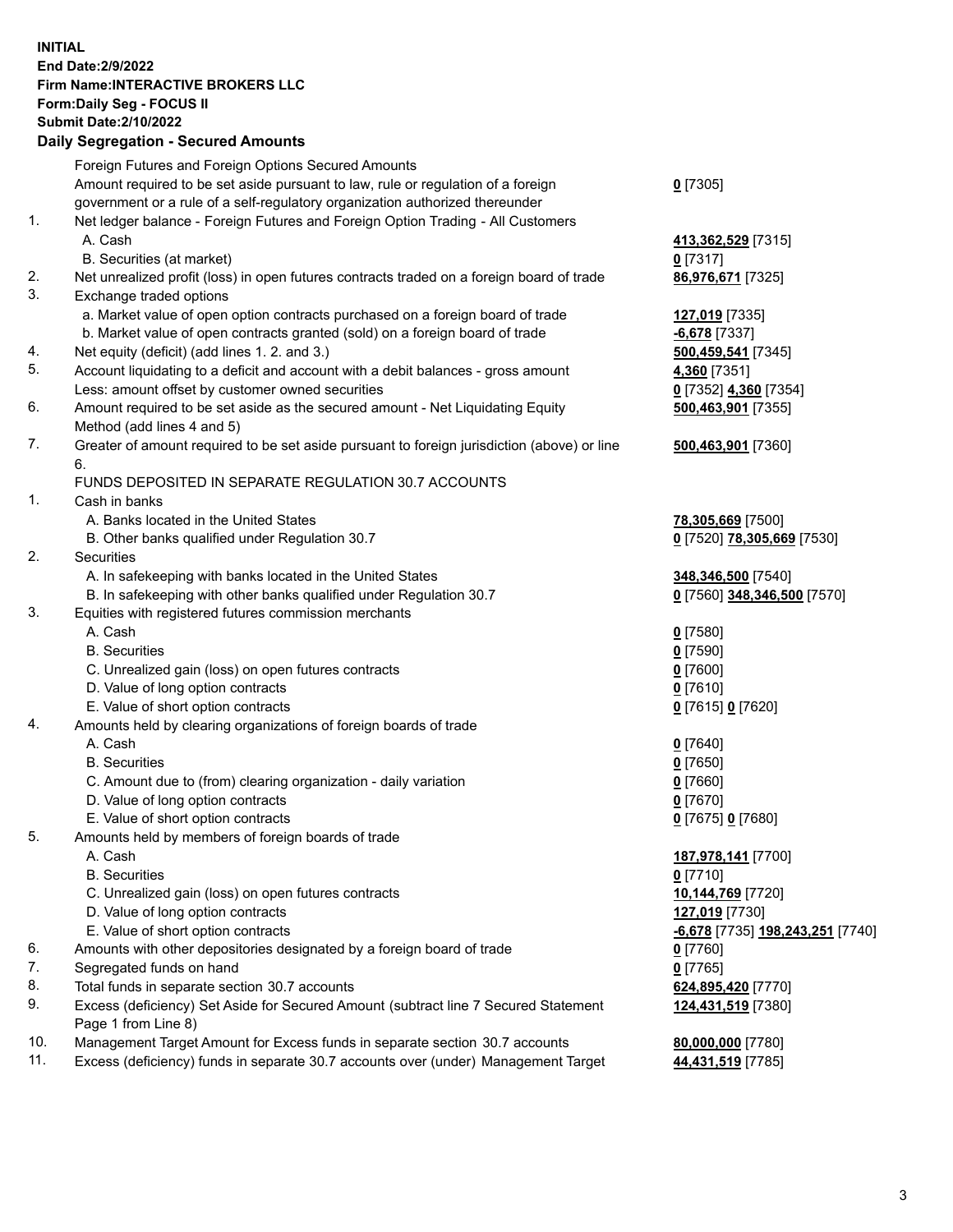**INITIAL End Date:2/9/2022 Firm Name:INTERACTIVE BROKERS LLC Form:Daily Seg - FOCUS II Submit Date:2/10/2022 Daily Segregation - Segregation Statement** SEGREGATION REQUIREMENTS(Section 4d(2) of the CEAct) 1. Net ledger balance A. Cash **7,517,953,277** [7010] B. Securities (at market) **0** [7020] 2. Net unrealized profit (loss) in open futures contracts traded on a contract market **368,380,440** [7030] 3. Exchange traded options A. Add market value of open option contracts purchased on a contract market **697,163,419** [7032] B. Deduct market value of open option contracts granted (sold) on a contract market **-644,650,118** [7033] 4. Net equity (deficit) (add lines 1, 2 and 3) **7,938,847,018** [7040] 5. Accounts liquidating to a deficit and accounts with debit balances - gross amount **1,038,096** [7045] Less: amount offset by customer securities **0** [7047] **1,038,096** [7050] 6. Amount required to be segregated (add lines 4 and 5) **7,939,885,114** [7060] FUNDS IN SEGREGATED ACCOUNTS 7. Deposited in segregated funds bank accounts A. Cash **644,838,828** [7070] B. Securities representing investments of customers' funds (at market) **5,227,564,380** [7080] C. Securities held for particular customers or option customers in lieu of cash (at market) **0** [7090] 8. Margins on deposit with derivatives clearing organizations of contract markets A. Cash **1,506,617,686** [7100] B. Securities representing investments of customers' funds (at market) **728,074,243** [7110] C. Securities held for particular customers or option customers in lieu of cash (at market) **0** [7120] 9. Net settlement from (to) derivatives clearing organizations of contract markets **27,185,802** [7130] 10. Exchange traded options A. Value of open long option contracts **697,163,419** [7132] B. Value of open short option contracts **-644,650,118** [7133] 11. Net equities with other FCMs A. Net liquidating equity **0** [7140] B. Securities representing investments of customers' funds (at market) **0** [7160] C. Securities held for particular customers or option customers in lieu of cash (at market) **0** [7170] 12. Segregated funds on hand **0** [7150] 13. Total amount in segregation (add lines 7 through 12) **8,186,794,240** [7180] 14. Excess (deficiency) funds in segregation (subtract line 6 from line 13) **246,909,126** [7190] 15. Management Target Amount for Excess funds in segregation **155,000,000** [7194]

16. Excess (deficiency) funds in segregation over (under) Management Target Amount Excess

**91,909,126** [7198]